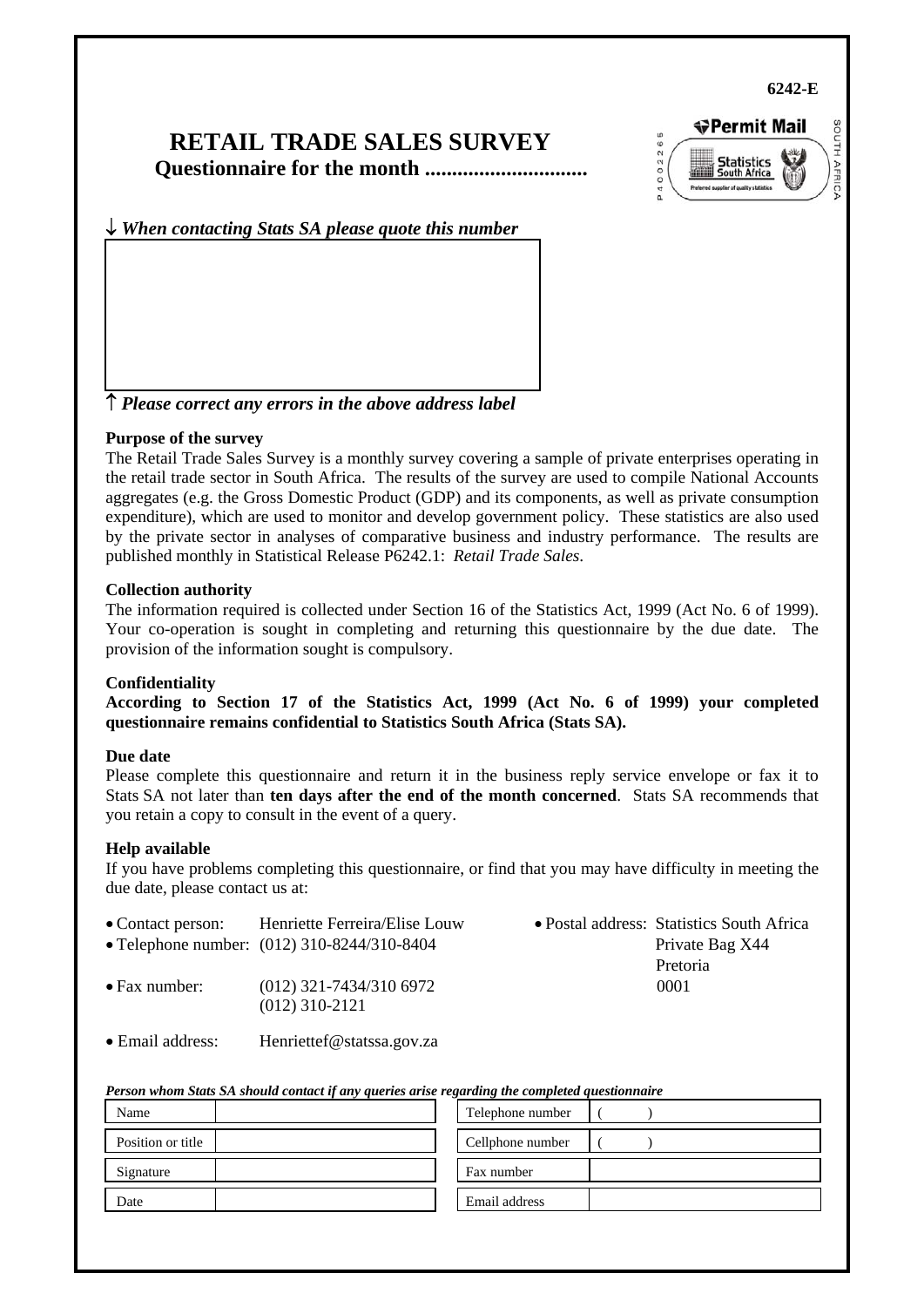

|                                                 | <b>Previous month</b>            | <b>Current</b> |
|-------------------------------------------------|----------------------------------|----------------|
|                                                 | (report only if                  | month          |
|                                                 |                                  |                |
|                                                 | previously<br>reported data have |                |
|                                                 | been revised)                    |                |
| Total sales of all retail trade branches of the |                                  |                |
|                                                 | R                                | R              |
|                                                 |                                  |                |

| <i>Include</i>           |
|--------------------------|
| • Value added tax (VAT). |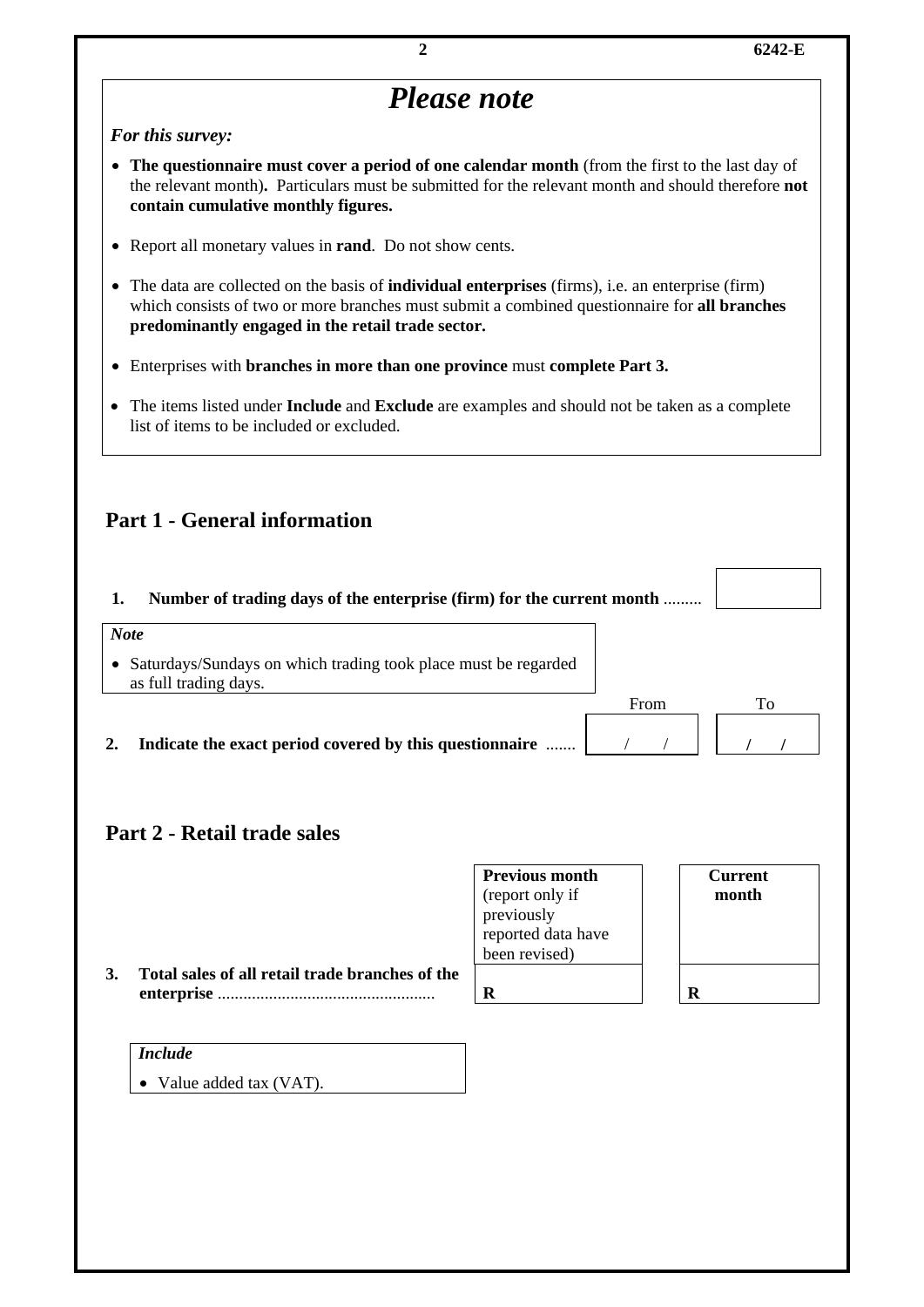# **Part 3 - Number of retail trade branches and retail trade sales by province**

| <b>Note</b> |                                                                                                                 |                                                          |                |
|-------------|-----------------------------------------------------------------------------------------------------------------|----------------------------------------------------------|----------------|
| $\bullet$   | Information must be shown against the<br>province in which the retail trade<br>branch(es) is situated.          |                                                          |                |
|             |                                                                                                                 | <b>Number of retail</b><br>trade branches in<br>province | Value of sales |
| 4.          |                                                                                                                 |                                                          | R              |
| 5.          |                                                                                                                 |                                                          | R              |
| 6.          |                                                                                                                 |                                                          | R              |
| 7.          |                                                                                                                 |                                                          | R              |
| 8.          |                                                                                                                 |                                                          | R              |
| 9.          |                                                                                                                 |                                                          | R              |
|             |                                                                                                                 |                                                          | $\bf R$        |
|             |                                                                                                                 |                                                          | R              |
| 12.         |                                                                                                                 |                                                          | $\mathbf R$    |
|             | 13. Total number of branches, and total value of                                                                |                                                          | $\bf R$        |
| <b>Note</b> |                                                                                                                 |                                                          |                |
| ٠           | The total value of sales should tally with<br>the value shown for the current month in<br>answer to Question 3. |                                                          |                |